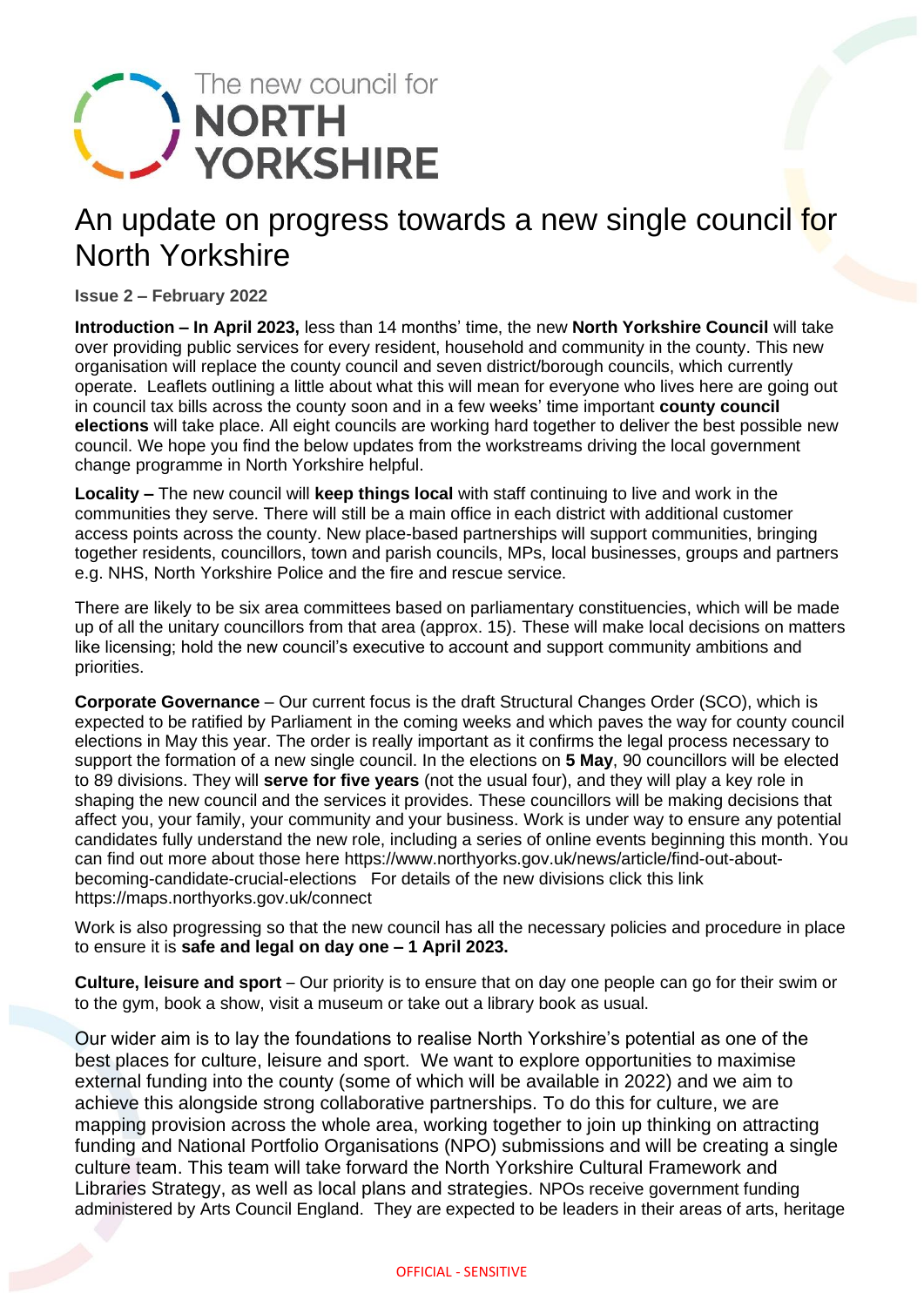and culture, and have a collective responsibility to protect and develop the national arts and cultural ecology by delivering on Arts Council strategic outcomes through their work. Currently North Yorkshire only has seven NPOs.

For leisure and sport, we are making sure customers will continue to experience a good, local offer from the start and that communities and partners are kept well informed. Looking ahead, we are thinking about how we might operate in the future to best support wider wellbeing and health outcomes, increase participation and activity levels and make sure the offer is really inclusive for everyone.

**Customer** – We are working hard to ensure the new unitary council looks and feels like one organisation for our customers from day one. To deliver this and provide an excellent customer service, a 'one front door' approach has been agreed. This will offer a consistent and accessible customer focused approach with a mix of online and face-to-face customer services across the county. We are now using existing customer feedback and insight from across district, borough and county council teams to inform our operating model while working with other workstreams to ensure a customer-focused vision is delivered across the new council.

**Devolution** – The UK Government has launched its white paper for Levelling Up, which included an invitation to York and North Yorkshire to enter negotiations with a view to forming a devolution deal for our region, based on a Mayoral Combined Authority, similar to the one in the Tees Valley. The announcement was warmly welcomed in a joint statement from Cllr Carl Les, Chair of the Implementation Board for the new North Yorkshire Council (and leader North Yorkshire County Council) and Cllr Keith Aspden, leader of City of York Council, which read:

*"Today's announcement of a levelling up white paper brings York and North Yorkshire a step closer to a devolution deal. Devolution can unlock significant, long-term, investment for this region, driving growth and contributing to a stronger Northern economy. It has the potential to bring improvements to areas such as public transport, infrastructure, support for businesses, education and skills, benefitting the people who live and work here. A devolution deal could also help deliver an ambition for this region to become England's first carbon negative economy. We therefore welcome the commitment shown for levelling up and devolution in this announcement.*

*"We now look forward to entering into negotiations with Government to secure the best possible deal for our region. We hope to see York and North Yorkshire taken forward as the first city-region rural powerhouse to make devolution a reality."*

You can read the white paper [here](https://assets.publishing.service.gov.uk/government/uploads/system/uploads/attachment_data/file/1052708/Levelling_up_the_UK_white_paper.pdf) (the reference to devolution for York and North Yorkshire is on p235).

The headline 'asks' for the deal that will be under negotiation were drawn up in collaboration with all local authorities in the region and the York & North Yorkshire Local Enterprise Partnership in 2020. You can see a summary here  [https://www.northyorks.gov.uk/new-council-and-devolution-north](https://www.northyorks.gov.uk/new-council-and-devolution-north-yorkshire)[yorkshire](https://www.northyorks.gov.uk/new-council-and-devolution-north-yorkshire)

Winning a devolution deal will be a huge opportunity for the region's economy, bringing new and better jobs and opportunities. Devolution was one of the drivers behind the move to create a single new council. It is important to stress that while one of these things led to the other, devolution and the process of becoming a unitary council are in themselves separate. Negotiating a deal with Government will lead to a Combined Authority through which the devolution deal will be administered and governed. Looking after the Combined Authority will be a new Mayor, who will operate across North Yorkshire and York.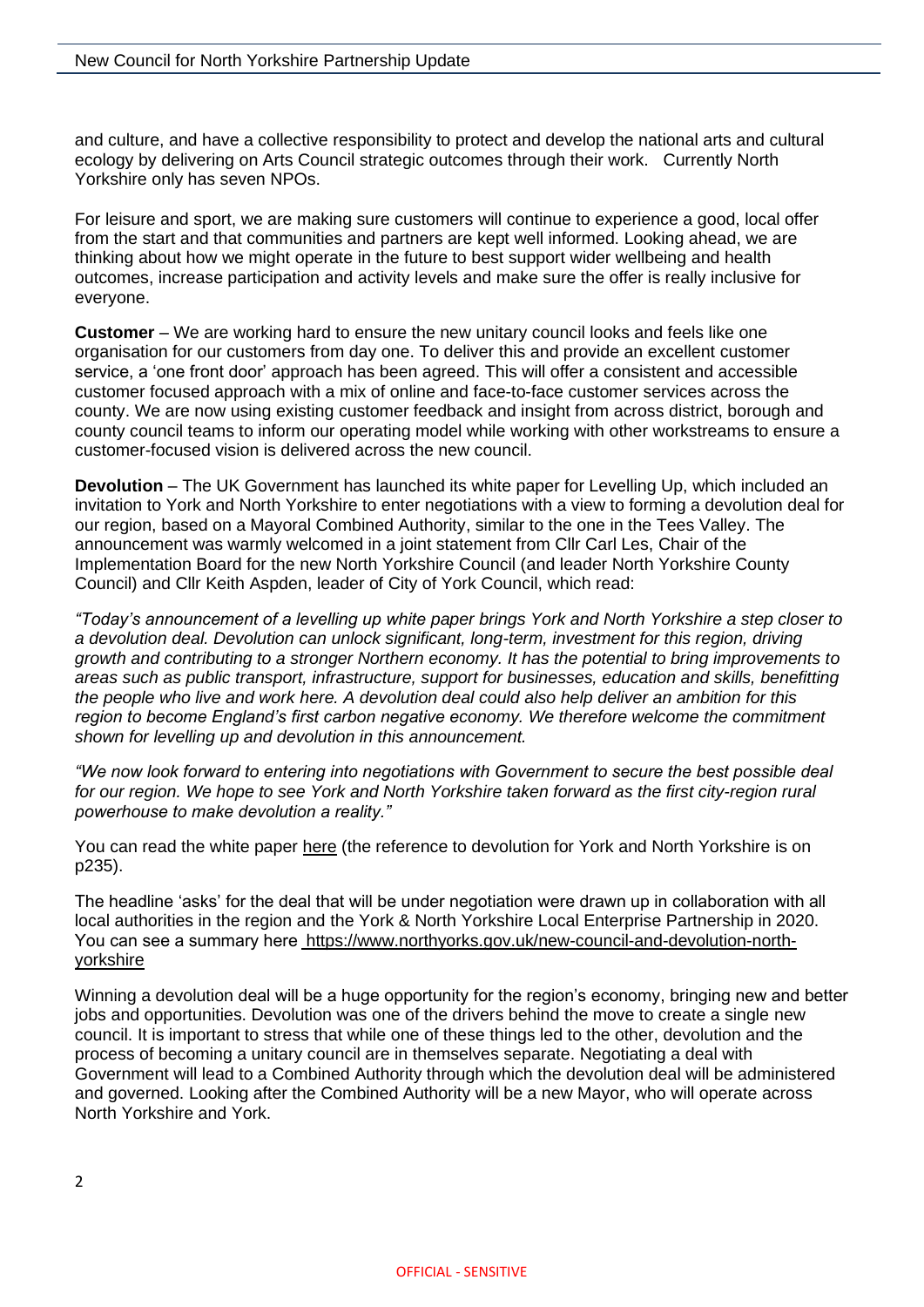The parameters of the deal, the timelines for negotiation and what comes after, are still to be finalised. These are decisions that will be addressed by all elected councillors in York and North Yorkshire. There will also be a broad public consultation. Subject to all the proper processes of consultation and agreement, it is possible that we could see Mayoral elections in May 2024.

**Economic Development** – Creating economic growth for North Yorkshire is one of the biggest opportunities afforded by the Local Government Reorganisation (LGR) and the creation of the new North Yorkshire Council. It comes at a crucial time to aid our recovery from the pandemic. We have ambitious plans for supporting business growth, generating inward investment, firing up the jobs and skills agenda and prioritising regeneration. Underpinning those ambitions, North Yorkshire needs a sustainable, world-class visitor economy, bringing income into the county.

The new North Yorkshire Council will put us firmly in the driving seat to unlock the opportunities provided by the government's Levelling Up agenda, by giving us a stronger collective voice when speaking to investors and government. We will be engaging all of our stakeholders over the next year as we approach 1 April 2023, to maximise these opportunities.

**Finance** – Work has started on pulling together financial information and identifying key systems as well as reviewing contractual arrangements to ensure essential services continue uninterrupted, while avoiding duplication and making savings. Options for harmonising existing key policies such as council tax reduction are also being worked up, so we can consult with residents in time to provide a single approach for day one of the new council. And, just as the eight councils finish setting their own final budgets this month, the work picks up on pulling together that information to start an early shadow budget for the new council for 2023/24.

**Housing** – Housing services are very important to tenants, leaseholders, residents and partners across North Yorkshire. We are working hard to ensure that strategies and procedures are ready for the new authority. We are reviewing the current housing services across all seven districts/boroughs so we can identify any gaps in services and retain best practice for the new organisation. As part of this we are looking at the opportunities to deliver quick wins in areas such as Disabled Facilities Grants. We aim to have an efficient, timely and people-focused delivery for this grant to support people to live independently through things like home adaptations. Through one single Disabled Facilities Grants policy, we will align different schemes to work together more effectively.

**Human Resources (HR)** – our staff are our greatest asset and a significant effort is going into keeping everyone informed and engaged in the change programme. This workstream is core to support a seamless transition to the new council, by ensuring all staff can join together in the new organisation and that our services continue on day one. This includes, for example, supporting the legal process of transferring colleagues into the new council. Over recent weeks, we have been finalising proposals around TUPE transfer for some staff; for others, they will transfer as part of the continuing authority arrangement set out in the Structural Changes Order.

Other key parts of this workstream's focus at the moment include looking at the policies and arrangements for staff that will support the new council to retain and recruit the best skills to support longer-term innovation and transformation of services. We have also delivered a new joint approach to recruitment during the period of change to best support all the councils involved. This helps all eight councils to pool resources where needed ahead of the change in April 2023. Together, these things will ensure that staff are able to deliver for residents and businesses from day one of North Yorkshire Council.

As you would expect, **HR** is working very closely with **Organisational Development (OD)** - Organisational Development is the glue that will bind together the new council. The overall approach will shape and embed the vision of the new council and set the course for its values and behaviours, which will define how we act and how we work with each other to deliver a successful and high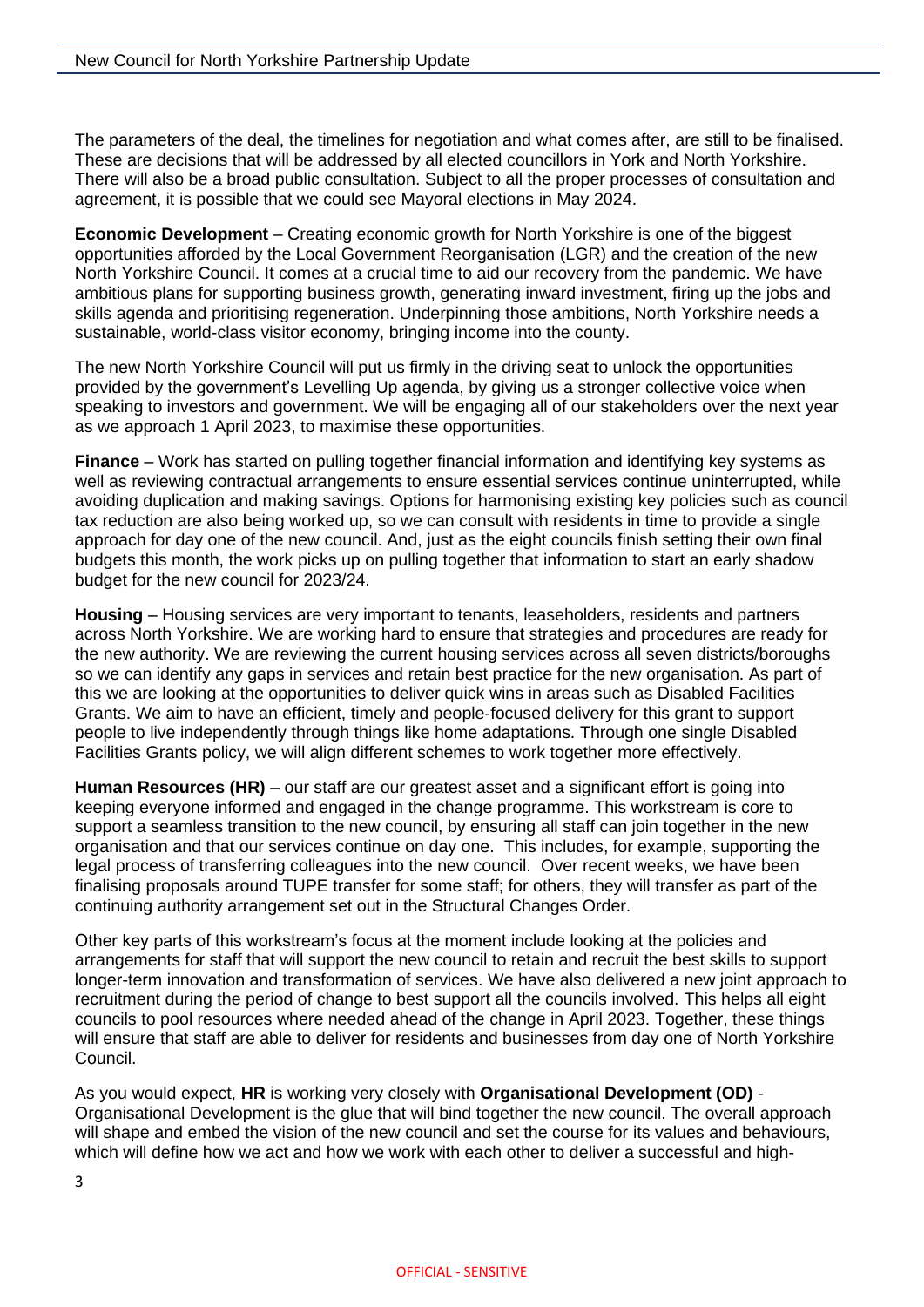performing council. It will also set the blueprint for how we influence and work with key partners, our residents, communities and businesses.

The workstream is now focusing on a number of core areas, including the best ways to support health and wellbeing so we can better serve our residents, communities and businesses, work safely, and retain the skills and resources needed. We are also looking at how we embed equality, fairness and diversity into what we do and how we do it, to ensure we are truly representative of the communities we serve and proactively tackle disadvantage.

**Information Communication Technology (ICT) & Digital** – One of the most important tasks for this area is to make sure that all staff can access what they need to on day one so that services continue uninterrupted. It is a vast piece of work to map out and bring together systems and processes managing things like data storage and online services for customers. Everything from door and email access to payment and financial collection systems will need to be operating safely on day one.

**Planning –** This workstream is responsible for the development of a new, high-quality planning service for North Yorkshire and its communities. Planning expertise from all eight councils has been combined to ensure statutory services will be provided effectively and in line with legislation from day one of the new council. They are also leading on the creation of an ambitious vision and framework for future development in the county, with a local focus, to support sustainable economic growth, prosperous communities, and protect the much-loved heritage assets for which the county is famous.

**Property –** This area is working on how to get the very best from all our property assets. For example, staff will be able to access office space locally, cutting travelling times, reducing vehicle emissions and engaging with new colleagues in the locality. Practical things like making sure that all of our tenants know who to contact, understand any changes to how they pay rent and also the new number to call if any emergencies arise in terms of the maintenance. Continuing to provide a good service to our customers in a safe and legal way is the key priority.

**Regulatory services and emergency planning** – Our focus is to make sure key regulatory services and statutory duties continue to be delivered, committees and staff have the tools and authority needed to conduct their duties and relationships with our key partnership are maintained. Looking to the future, we also want to build upon the positive work we have already started across the county. For example, how we can improve on community resilience work, develop the multiagency nature of community safety hubs and build upon the existing North Yorkshire Building Control Partnership (NYBCP).

**Waste, highways parking and street scene** – As waste collections, street lighting, cleanliness and road maintenance services are highly visible to our residents, we are working hard to ensure that these are kept running at the same high levels of service throughout the LGR change programme. We are confirming the scope of services and understanding any differences around how they are currently delivered across the districts. Many staff in these areas work on the front line with communities and we are focussed on keeping them really well informed. As part of this, plans have been made to deliver a series of face-to-face roadshows starting in the coming weeks.

## **Service area updates:**

**Adult services** – Health and Adult Services continues with measures to protect the health of the whole population and to help manage Covid outbreaks in care homes and schools with guidance and support. As we move beyond the current Covid restrictions, we will work with NHS, borough/district, voluntary sector and independent sector partners to continue to develop health protection; to address the public health priorities for the county; to focus on prevention and good mental and physical health; to continue our market development programme with the care sector; to grow our existing extra care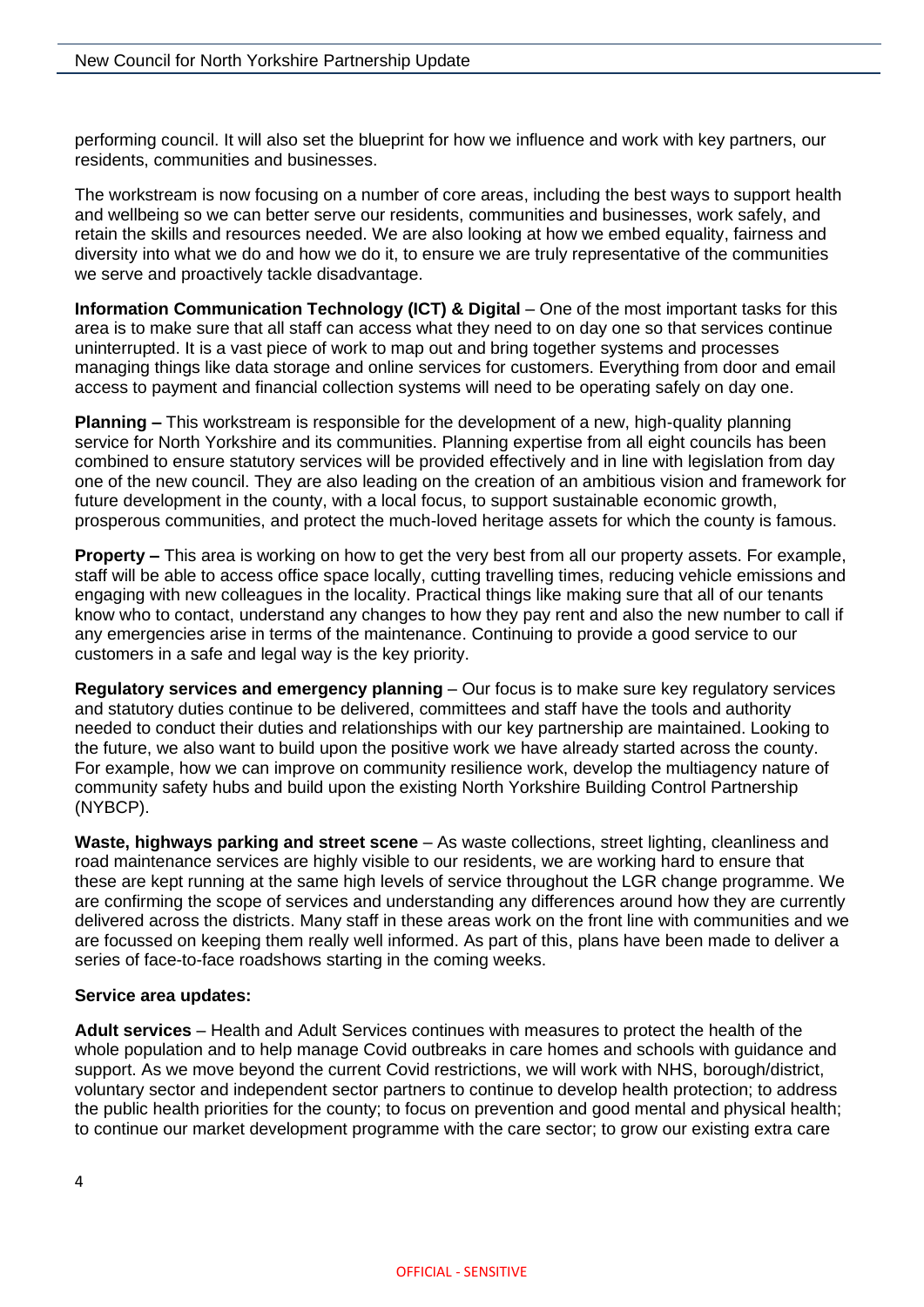and supported housing services; to develop a comprehensive model of health and social care services in the community; and to prepare for major national reforms to adult social care and public health.

**Children and Young People** – North Yorkshire County Council's Children and Young People's Service are currently looking at some of the housing issues facing young people leaving care in North Yorkshire, and the potential for working in collaboration with district council housing partners on the issue.

Over the coming months, the county council is also keen to explore the potential incentives that can be used to recruit much-needed foster carers and provide foster families with support in providing children with healthy, active lives.

## **Workstreams and their sponsors**

| <b>Workstream</b>                                   | <b>Sponsor</b>            | <b>Organisation</b> |
|-----------------------------------------------------|---------------------------|---------------------|
| <b>Corporate Governance</b>                         | <b>Barry Khan</b>         | North Yorkshire     |
| Comms, Engagement & Branding                        | <b>Richard Flinton</b>    | North Yorkshire     |
| <b>Culture, Leisure &amp; Sport</b>                 | <b>Richard Webb</b>       | North Yorkshire     |
| Customer(incl. Revs/Bens)                           | <b>Wallace Sampson</b>    | Harrogate           |
| <b>Economic Development</b>                         | <b>Mike Greene</b>        | Scarborough         |
| <b>Finance</b>                                      | <b>Gary Fielding</b>      | North Yorkshire     |
| <b>Housing</b>                                      | <b>Justin Ives</b>        | Hambleton           |
| <b>Human Resources</b>                              | <b>Justine Brooksbank</b> | North Yorkshire     |
| <b>ICT &amp; Digital</b>                            | <b>Stuart Carlton</b>     | North Yorkshire     |
| Locality                                            | <b>Paul Shevlin</b>       | Craven              |
| <b>Organisational Development</b>                   | <b>Stacey Burlet</b>      | Ryedale             |
| Planning                                            | <b>Janet Waggott</b>      | Selby               |
| Property                                            | <b>Justin Ives</b>        | Hambleton           |
| <b>Regulatory Services &amp; Emergency Planning</b> | <b>Tony Clark</b>         | Richmondshire       |
| Waste, Highways, Parking & Street Scene             | <b>Karl Battersby</b>     | North Yorkshire     |

| <b>Service areas</b> | Day 1 planning and<br>service continuity only |
|----------------------|-----------------------------------------------|
| <b>Adults</b>        |                                               |
| Children's           |                                               |
| <b>Public Health</b> |                                               |